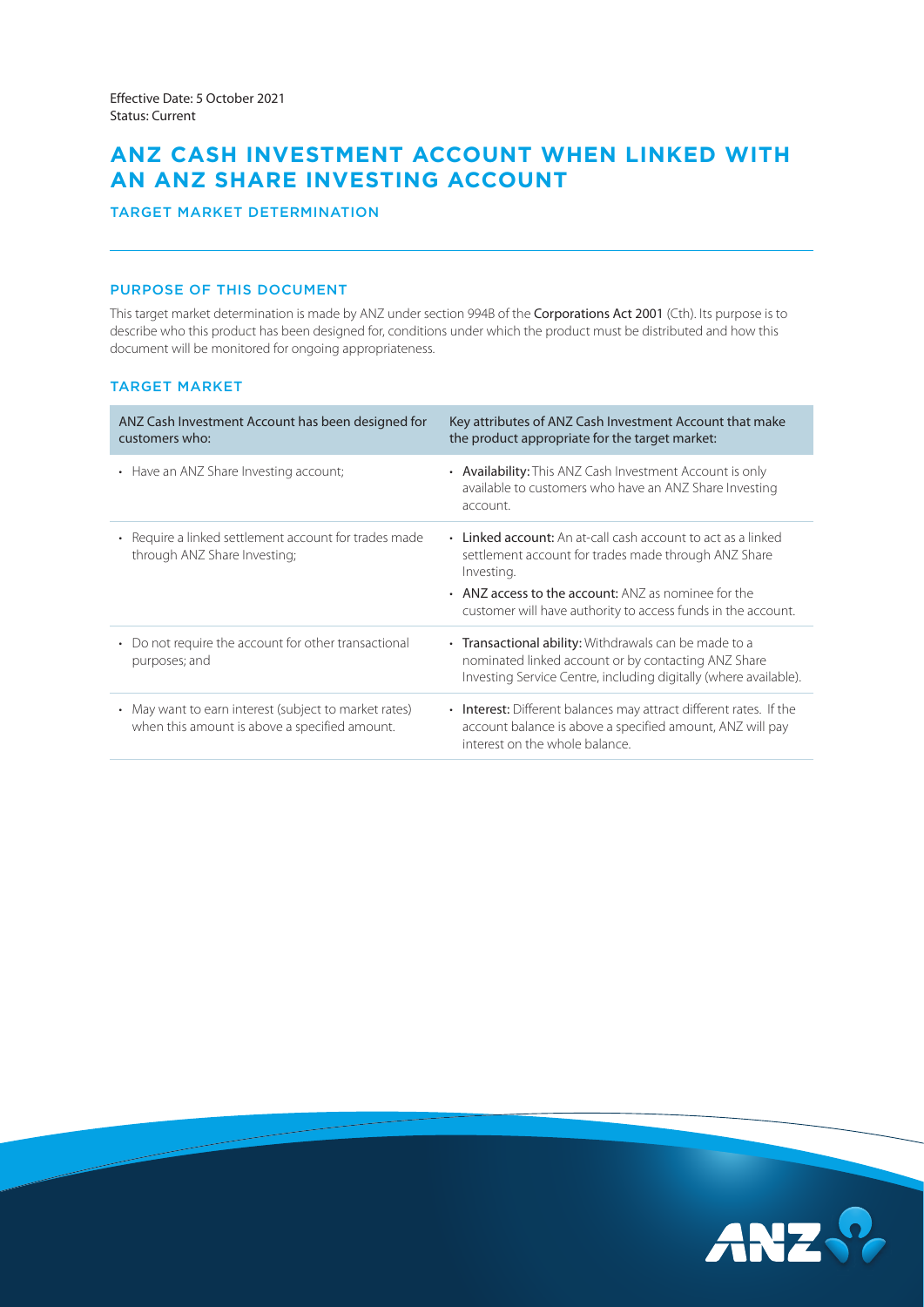# DISTRIBUTION CONDITIONS

ANZ applies the following conditions and restrictions to the distribution of ANZ Cash Investment Account so that the product is likely to be provided to customers in the target market.

|                | Condition                                                                                                                                                                                             | Why do we do this?                                                                                                                                                                                                                                                                                                                                                                     |  |
|----------------|-------------------------------------------------------------------------------------------------------------------------------------------------------------------------------------------------------|----------------------------------------------------------------------------------------------------------------------------------------------------------------------------------------------------------------------------------------------------------------------------------------------------------------------------------------------------------------------------------------|--|
| Channel        | ANZ Cash Investment Account can only be issued to ANZ<br>(or an ANZ related entity), as nominee for a customer,<br>automatically as part of the process to provide an ANZ<br>Share Investing account. | So that ANZ only issues ANZ Cash<br>Investment Account on receipt of a<br>compliant instruction to open an ANZ<br>Share Investing account.                                                                                                                                                                                                                                             |  |
| <b>Process</b> | ANZ Cash Investment Account can only be issued by ANZ<br>automatically as part of the process to provide an ANZ<br>Share Investing account.                                                           | This process is designed to ensure:<br>• ANZ will only receive an instruction for<br>ANZ Cash Investment Account with an<br>application for an ANZ Share Investing<br>account (to which it will be linked); and<br>• ANZ Cash Investment Account is<br>issued to ANZ (or an ANZ related<br>entity) as nominee for a customer<br>who has been issued an ANZ Share<br>Investing account. |  |